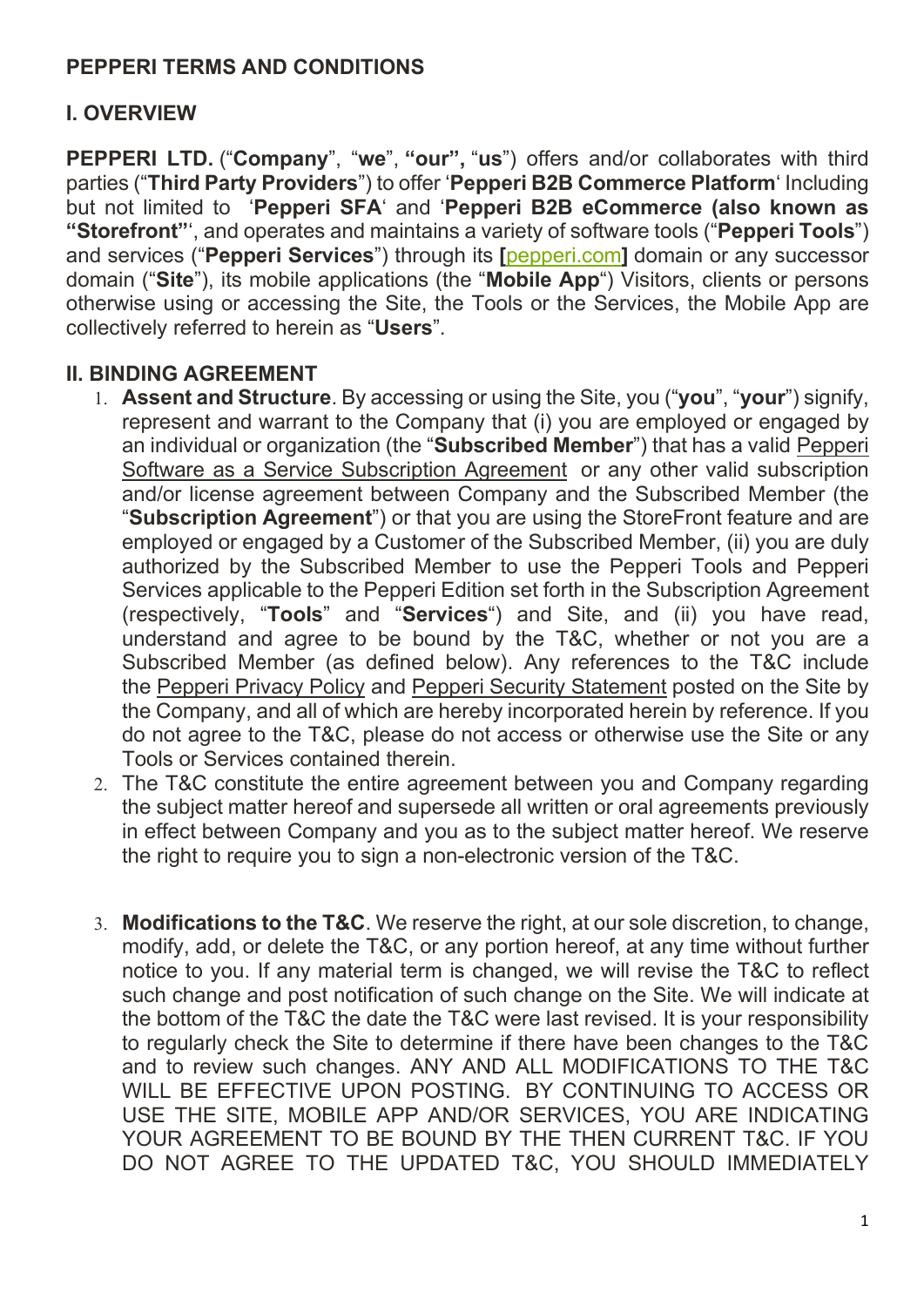DISCONTINUE YOUR ACCESS TO AND USE OF THE SITE, MOBILE APP, TOOLS AND SERVICES.

- 4. **Additional Terms and Conditions**. Some Tools and Services may have additional terms, conditions and restrictions associated with them, which are or will be posted on those Site or Mobile App pages from which such Tools or Services may be accessed. You agree that any and all such additional terms, conditions and restrictions will apply to your access and use of the applicable Tools or Services and that, if they are in conflict with the T&C, such additional terms, conditions and restrictions will control with respect to such Tools and **Services**
- 5. **Confirmation of Terms**. We may from time-to-time request that you confirm, including in writing, your agreement to and/or compliance with any part of the T&C as a condition to your continued access to and use of the Site, Mobile App, Tools and/or Services.

## **III. CHANGES**

We reserve the right, at any time and in our sole discretion, to change, modify, add, eliminate or discontinue the Site, Mobile App, Tools or Services, or any portion or feature thereof or impose certain conditions for use of the Site, Mobile App, Tools or Services or any parts thereof. All such changes, MODIFICATIONS, ADDITIONS, ELIMINATIONS, DISCONTINUANCES OR CONDITIONS shall be effective upon their posting on the Site or by direct communication to you unless otherwise noted.

#### **IV. ELIGIBILITY TO ACCESS AND USE**

- 1. **Subscriptions**. Access to and use of the Site, Mobile App, Tools, and Services is limited solely to the Subscribed Member. If you are employed or otherwise engaged by the Subscribed Member (or by the Subscribed Member Customer using the StoreFront feature) you may access the Site and Mobile App and use the Tools and Services only for the Purpose and only if you are permitted to do so by, and have obtained all necessary consents, waivers or permissions from, the Subscribed Member. You must review employment agreements, employee manuals, codes of conduct, consulting agreements and other similar policies and agreements (if any) of the Subscribed Member and/or of the Subscribed Member's Customer that has hired or engaged you (as applicable) to ensure you are duly authorized to access and use the Site, Mobile App, Tools and Services. You should also consider contacting appropriate persons within the organization you work for (if applicable) to confirm that your participation is permissible and to receive any consents required. It is your responsibility to determine whether it is appropriate for you to access the Site and Mobile App and to use the Tools and the Services.
- 2. **Minimum Age**. The Site, Mobile App, Tools and Services are intended solely for Users who are eighteen (18) years of age or older and who are not considered to be minors in their state of residence and under applicable law.
- 3. **Jurisdictional Limits.** The Site, Mobile App, Tools and Services are directed solely for use in jurisdictions in which provision thereof is legal. Company makes no representation that any Tools or Services provided on the Site are appropriate or available for use in other locations. Those who access the Site and use the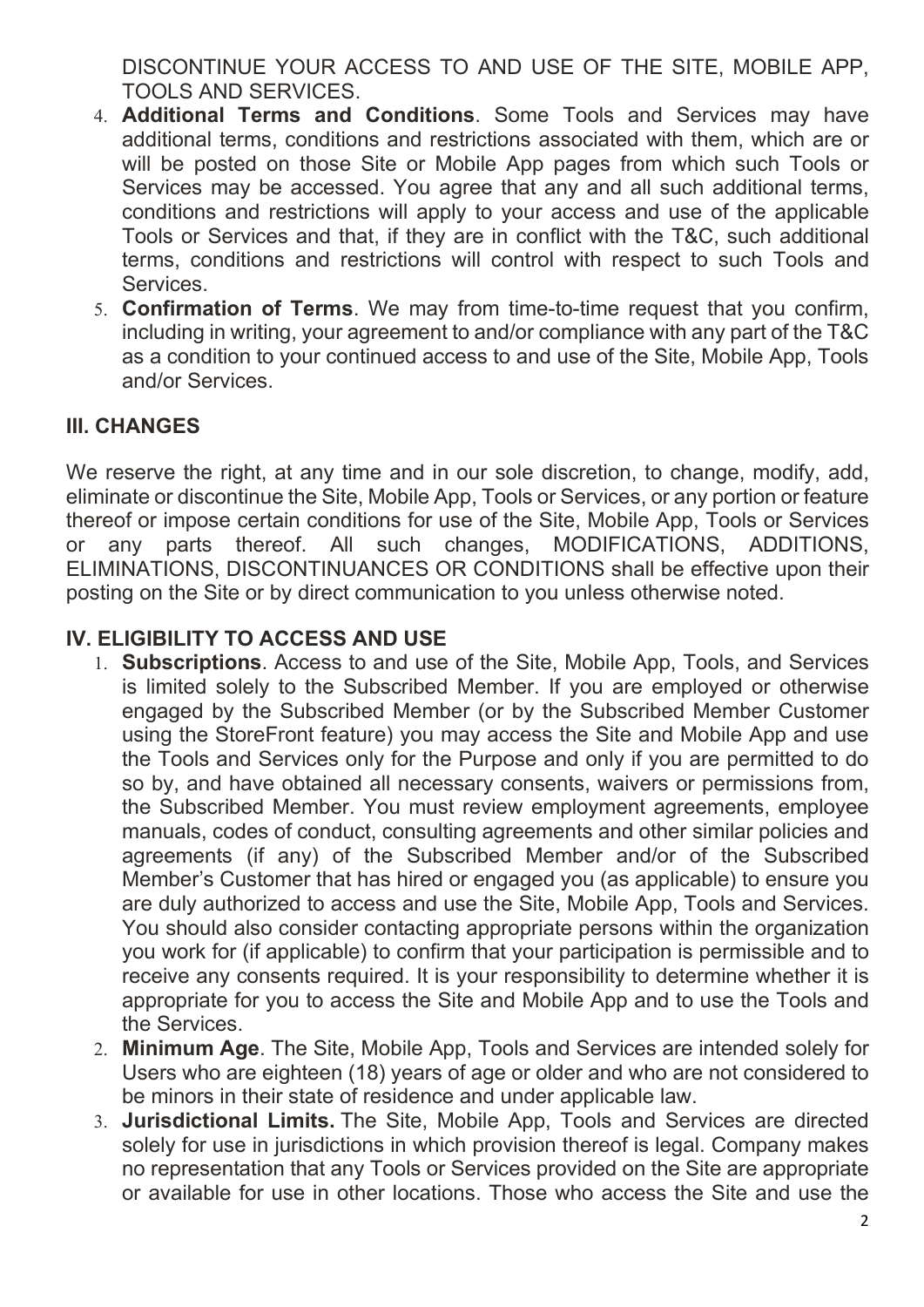Tools and Services from locations in which such access and use is illegal do so on their own initiative and at their own risk, and are responsible for compliance with local laws, if and to the extent applicable. Subject to and without derogating from the provisions of the Subscription Agreement, Company reserves the right to limit the availability of the Site, the Tools or the Services to any person, geographic area, or jurisdiction we so desire, at any time and in our sole discretion.

4. **If in Doubt**. If you are unsure about your ability to comply with the T&C, then you must refrain from accessing the Site and from using the Tools and the Services.

# **V. REGISTRATION DATA AND ACCOUNT SECURITY**

- 1. **Your Obligations**. By accessing and using the Site or Mobile App, you represent, warrant and covenant (a) to provide accurate, current and complete information about you as may be requested by any registration forms or templates on the Site or Mobile App or otherwise provided to you by Company; (b) to ensure that your User account is not shared or accessed by an individual other than yourself; (c) not to register or log-in on behalf of an individual other than yourself nor to allow any other individual to register or log-in under your User account; (d) not to use another User's account; (e) to maintain the security of your password, User ID and/or other access methods you may be granted as a User; (f) to maintain and promptly update your registration data, and any other information you provide to us, to keep it accurate, current and complete; (g) that you are fully responsible for any and all use of your account and for any and all activities that occur through the use of any password, User ID or other access methods you may be granted, whether or not such use is authorized by you; and (h) not to access or attempt to access any password-protected portions of the Site without an authorized access method or through any means other than by utilizing your authorized access method on the appropriate Site or Mobile App page.
- 2. **No Aliases or Pseudonym**. We believe in open and transparent communications; therefore, we do not allow use of an alias, screen name or pseudonym for any use of the Site, Tools or Services.
- 3. **Privacy**. Note that any information you provide or that we otherwise collect about you as part of your registration is subject to the Company Privacy Policy. We reserve the right to disclose, in accordance with the Company Privacy Policy, any information about our Users, including registration data, in order to (a) satisfy any applicable law, rule, regulation, legal process, subpoena or governmental request; (b) enforce the T&C, and/or; (c) protect the rights, property or safety of Company, its Third Party Providers, the Subscribed Members, its other subscribed members, its Users and/or the public.
- 4. Note that the Company uses cookies on the Site. If you do not agree to the use of cookies you should cease using the Site.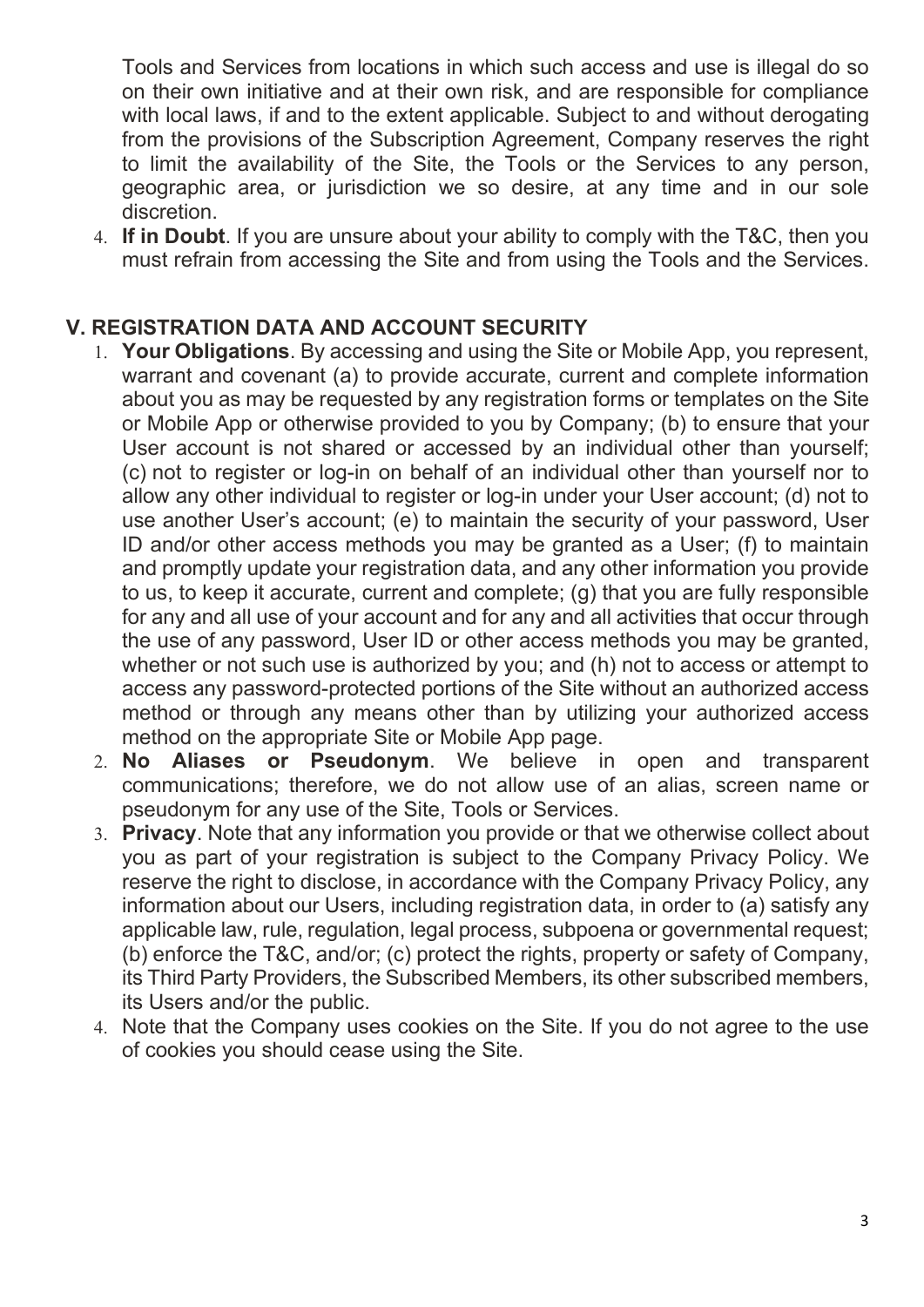#### **VI. OWNERSHIP AND INTELLECTUAL PROPERTY RIGHTS**

1. **Company Ownership**. You agree that the Site, the Mobile App and all components thereof, including, without limitation, the Pepperi Tools, Pepperi Services, works of authorship, software, text, information, codes, content, data, graphics, images, photos, logos, button icons, audio, video, design, interactive features, structure, organization, data compilation, meta data, look and feel and any and all other features and elements, in any media or format, that are or may in the future become available through the Site and/or Mobile App, any improvements or modifications thereto, any derivative works based thereon, and the collection, arrangement and assembly of all such components, are our property or the property of our Third Party Providers; and are protected by applicable copyright and other intellectual property laws.

# **W, DEDDERI**

- 2. **Trademarks and Logos.** *Leap Forward* and other trademarks, services marks and logos displayed and used via the Site, Mobile App, Tools or Services are the proprietary trademarks or service marks of Company or third parties. Company's marks may not be used in connection with any product or service that is not Company's, in any manner that is likely to cause confusion among consumers, or to disparage or discredit Company. All other trademarks, service marks and logos not owned by Company that appear via the Site, Mobile App, Tools or Services are the property of their respective owners, who may or may not be affiliated with, connected to, or sponsored by Company. You may not use, copy, modify or display any of the trademarks, service marks, names or logos appearing on the Site and Mobile App or via the Tools or Services without the express written permission of the service mark or trademark owner.
- 3. Company welcomes ideas, suggestions and feedback related to the Site, Mobile App, Tools or Services and any other aspects of its business ("**Feedback**") whether through its suggestion/feedback pages on the Site, via email or messaging system, directly to Company representatives or otherwise. Provision of Feedback is entirely voluntary. If you elect to provide Feedback then you acknowledge and agree that: (a) your Feedback does not contain confidential or proprietary information; (b) Company is not under any obligation of confidentiality, express or implied, with respect to the Feedback; (c) Company shall be entitled, in its sole discretion, to use, disclose or exploit (or choose not to use, disclose or exploit) such Feedback for any purpose, in any way and manner, in any media worldwide, now existing or hereafter devised; (d) Company may already considered or is developing something same or similar to the Feedback; (e) you hereby irrevocably assign to Company all right, title and interest in and to your Feedback; and (f) you are not entitled to any compensation, reimbursement or accounting of any kind from Company under any circumstances whatsoever.
- 4. **Reservation of Rights**. You acknowledge that you do not acquire any ownership rights in or to the Site, Mobile App, the Tools or the Services through your access to and use thereof. There are no implied licenses or rights under the T&C and all rights not expressly granted herein are specifically reserved to Company.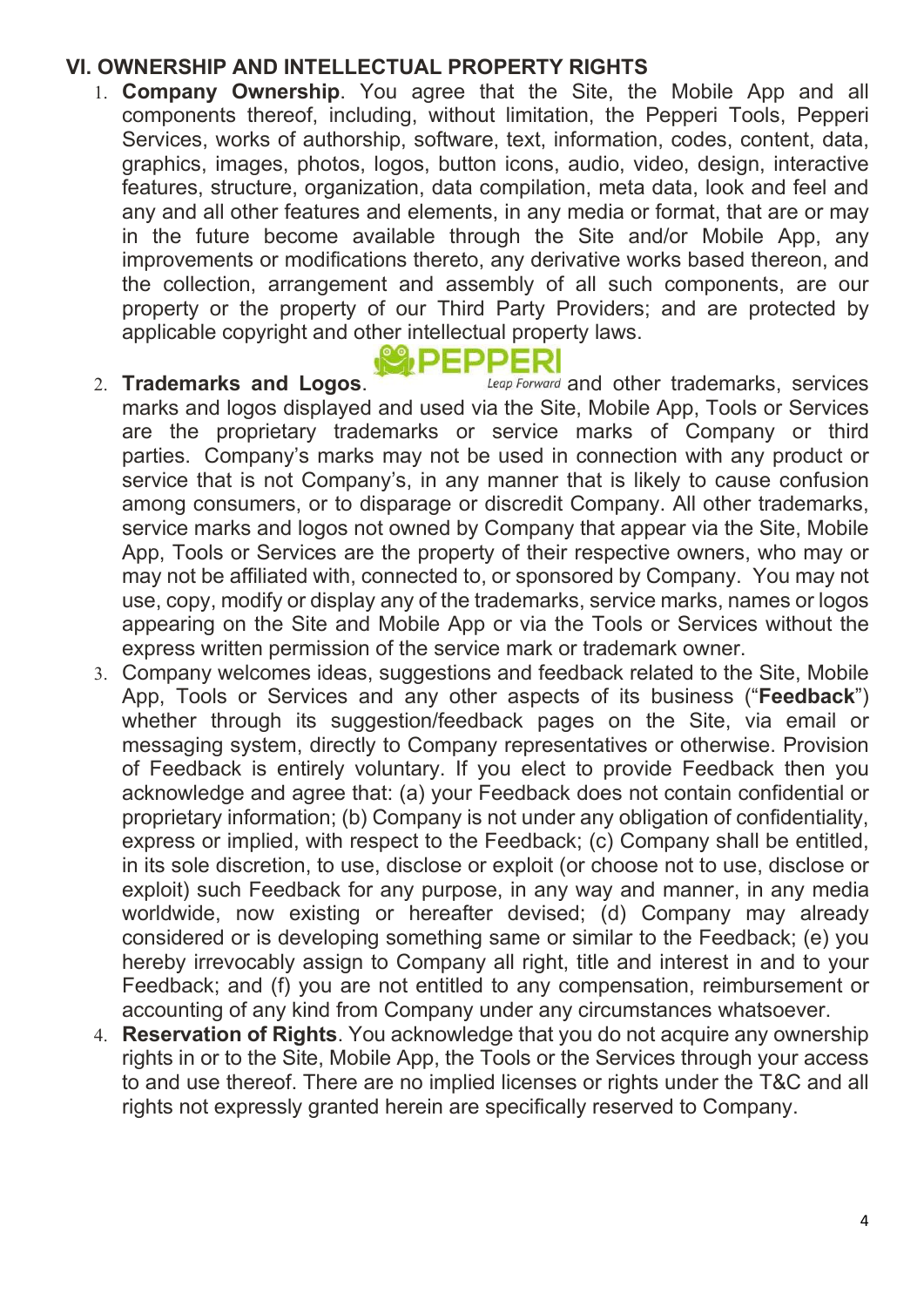#### **VII. USE OF THE SITE, TOOLS AND SERVICES**

- 1. **Limited Right of Access and License**. On the express condition that you comply with all your obligations under the T&C, we grant you a limited, revocable, nonexclusive, non-assignable, non-transferrable, non-sublicensable (a) right access the Site, utilize the Tools and use the Services through, and (b) license to install and use the Mobile App on, compatible devices using third party software (including internet browsing software and operating system) licensed to you as set forth in the Subscription Agreement, in each case, during the term of the Subscription Agreement, solely for the Purpose and subject to and in accordance with the terms and conditions of the Subscription Agreement and the T&C. It is your responsibility to ensure that you are using such compatible device and software. The use of craping, spidering, crawling or other technology or software used to access the Site, Tools and Services without our express written consent and any other use of the Site, Mobile App, Tools and Services except as expressly authorized herein, without the prior written permission of Company, is strictly prohibited and will automatically terminate your limited right and license granted herein. Such unauthorized use may also violate applicable laws including intellectual property laws and other applicable rules, regulations and/or statutes.
- 2. **Use Restrictions.** Absent our advance written consent, you may not use, download, upload, reproduce, copy, duplicate, print, sell, publish, distribute, license, transmit, disseminate, perform, display, post, broadcast, create new works from or derivative works based on, reformat, rearrange or modify any information on the Site, Mobile App or any Services or Tools, on any Internet, Intranet or Extranet site or incorporate any of the foregoing in any other database or compilation, including any online or offline publication, or in any other manner or otherwise exploit the Site, Mobile App, Tools or Services.
- 3. In addition, when using the Site, Mobile App, Tools and Services you represent warrant and covenant not to: (a) restrict, inhibit or otherwise interfere with any other User's use, including, without limitation, by means of "hacking" or defacing any portion of the Site, Tools or Services or otherwise impairing or overburdening them; (b) modify, adapt, sublicense, translate, sell, reverse engineer, decompile or disassemble any portion of the Site, Mobile App, Tools or Services; (c) "frame" or "mirror" any part of the Site, Mobile App, Tools or Services; (d) use any robot, spider, site search/retrieval application, or other manual process or automatic device or application or extraction tool to access, monitor, copy, use, download, retrieve, index, extract, scrape, data mine, interact, overload, or in any way reproduce or circumvent the navigational structure or presentation of the Site, Mobile App, Tools or Services; (e) harvest or collect email addresses or other contact and personal information of Users; (f) send any unsolicited or unauthorized advertisements, spam, chain letters, or other communications to other Users ; (g) upload or transmit any Feedback or Submission (as defined below) that contains or embodies a software virus, worm, cancelbot, Trojan horse or other harmful, contaminating or destructive feature, computer code, file or program, or otherwise violates the restrictions on such Submissions set forth in the T&C; or (h) violate any applicable local, state, national or international law, rule, regulation or order of any court.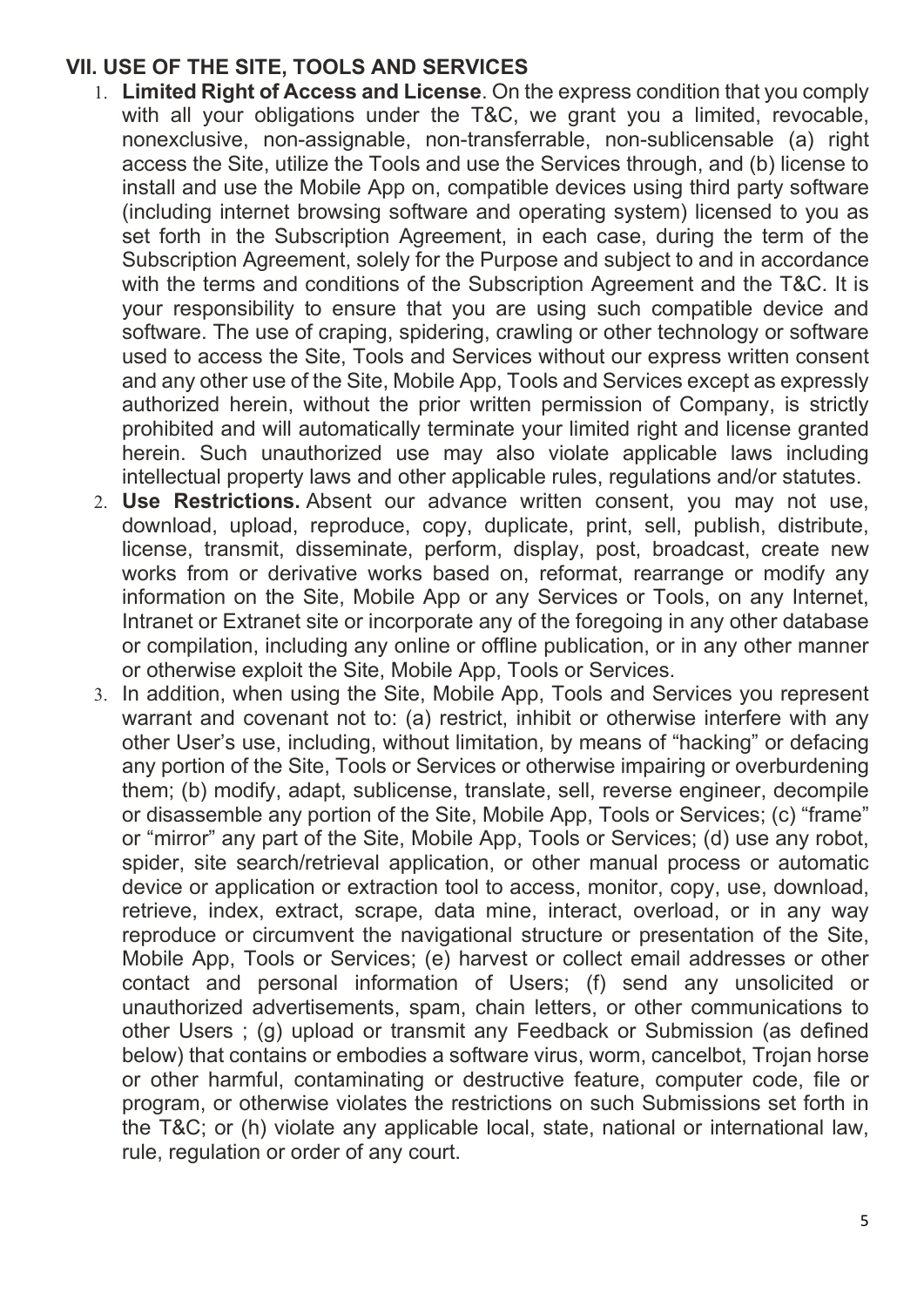#### **VIII. USER SUBMISSIONS**

- 1. The Site and Mobile App may permit or require the submission of information, and content by you and other Users subscribed under the Subscribed Member in connection with the use of Tools or Services, including User names, information, data, links, orders, offers, quotations, merchandising information (including pictures and visual data), and tasks, as well as sharing the same with, or messaging the same to, any or all of the Users subscribed under the Subscribed Member, the hosting of such content and sharing it with, or messaging it to, any or all of the Users subscribed under the Subscribed Member ("**Submission(s)**"). Any such content, including, without limitation, information, text, graphics, audio, images, and links you submit in connection with any of the foregoing activities is referred to as "**Submission(s)**" in the T&C and is subject to terms and conditions set forth herein.
- 2. **Limited License**. You agree that upon uploading, posting, sharing, messaging or otherwise submitting your Submission on the Site, you automatically grant to us, a non-exclusive, none-transferable and none-sublicenseable, worldwide, fully paid-up, limited right and license to use, distribute or display to other Users subscribed under the Subscribed Member, reproduce, modify, adapt, translate, incorporate into other works, create derivative works based on, and otherwise use your Submissions, including any ideas, concepts techniques or other information related thereto, in whole or in part, in any and all media format and in any manner, without any duty to obtain your consent or notify you or provide attribution or compensation to you, in each case, during the term of the Subscription Agreement, only for the purpose of or in connection with providing the Tools and the Services to Users subscribed under the Subscribed Member and in accordance with and subject to terms and conditions set forth in the T&C. You represent and warrant to us that you have all the necessary legal rights, power and authority to submit Submissions and to grant us the foregoing license and that such action will not violate any law or the rights of any person or entity. Company does not acquire any ownership rights in your Submissions; rather, as between you and Company, and subject to the rights you granted to us hereunder, you or the Subscribed Member (as may be applicable) retain ownership of all such Submissions.
- 3. **Private Information.** You should carefully read the full Pepperi Privacy Policy and Pepperi Security Statement to understand how we treat any information, including personally identifiable information you submit to us. Please note that certain information, statements, data, and content (such as images) which you include in your Submissions might, or are likely to, reveal your gender, ethnic origin, nationality, age, and/or other personal information about you, including information deemed "sensitive" by any applicable law. You acknowledge that your submission of any information, statements, data, and content to us is voluntary on your part.
- 4. By submitting your Submission on the Site, you agree that any information that will be submitted by you or by the Subscribed Member (including personally identifiable information and other information as set forth in this Part VIII) will be saved in the Company's database, until you or the Subscribed Member request its deletion. You acknowledge that it is your responsibility to request us to delete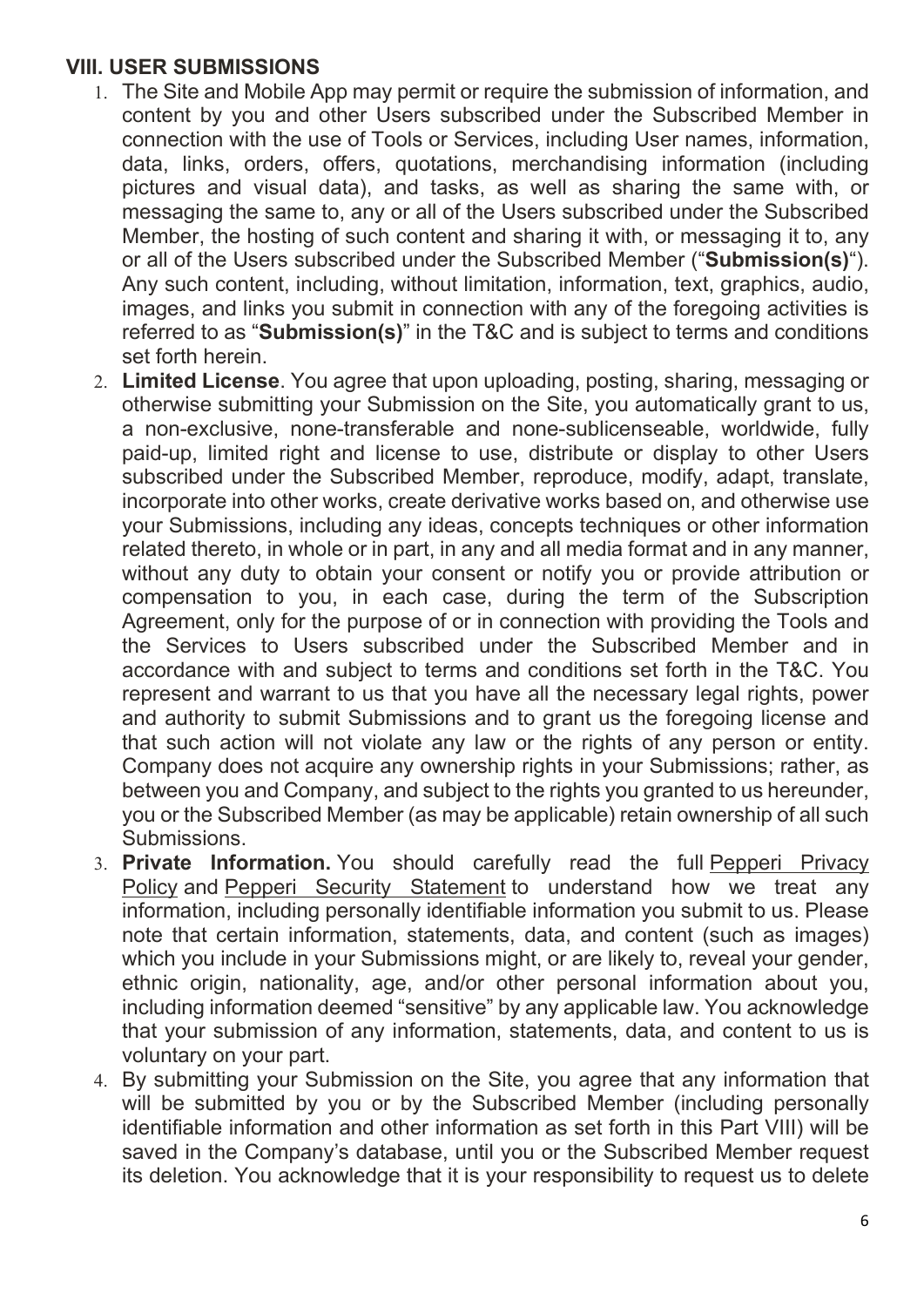such information on any circumstances (including on the event that you cease to use your products and services). You may deliver us such a request at any time at [gdpr@pepperi.com.](mailto:gdpr@pepperi.com)

- 5. **Confidential Information.** You acknowledge that ideas you post and information you share as part of your Submissions may be seen and used by other Users subscribed under the Subscribed Member, and Company cannot guarantee that such other Users will not use the ideas and information that you share. Therefore, if you have an idea or information that you would like to keep confidential or do not want others to use, or that is subject to third party rights that may be violated by your sharing of it, do not post it as part of your Submissions.
- 6. **Backup**. Except as provided otherwise in the Subscription Agreement, you are solely responsible for creating backup copies and/or replacing any Submissions you post or store on the Site. When you post Submissions, you authorize us to make such copies and backups as we deem necessary in order to facilitate the posting and storage of Submissions on the Site or as otherwise provided in the Subscription Agreement.
- 7. **Rules of Conduct**. When making Submissions, accessing the Site or the Mobile App and using the Tools and Services, you agree to act only for the Purpose (as defined in the Subscription Agreement), in good faith, in a professional manner, to the best of your ability, and in accordance with the T&C and applicable law. You represent, warrant and covenant that your Submissions and any other actions you may take while using the Site, Mobile App, Tools or Services shall not constitute, include or result in any of the following: (a) promotion of or incitement to hatred toward groups based on race or ethnic origin, religion, disability, gender, age, veteran status, or sexual orientation/gender identity, (b) pornography or pedophilia materials, (c) direct or veiled threats against any person or group of people or content that is otherwise harmful, abusive, offensive, harassing, derisive, tortuous or objectionable, (d) invasion of privacy or violation or disclosure of the private and confidential information of any third party, including, without limitation, credit card numbers, social security numbers, and driver's and other license numbers, (e) violation of any right of publicity, (f) impersonation of others in a manner that is intended to or does mislead or confuse others, (g) use for unlawful purposes or for promotion of dangerous and illegal activities, (h) spamming or solicitations, including, without limitation, junk mail, "chain letters" or "pyramid" schemes of any sort or invitations to participate in any of them, (i) personal attacks, (j) profanity, obscenity or vulgarity, (k) business solicitations or advertising, (l) libel or defamation, (m) expression, suggestion or implication that any statements you make are endorsed by us, without our prior written consent, (n) content that you either know or should know is false, deceptive or misleading, or misrepresents or deceives others as to the source, accuracy, integrity or completeness, (o) infringement of any intellectual property or other proprietary rights of any individual or entity, (p) transmission of any non-public or otherwise restricted, confidential or proprietary information of any individual or entity without the express authorization of such individual or entity, (q) transmission of content which is prohibited under any law, rule, regulation or order of any court, or prohibited as a result of any employment, contractual, fiduciary or other legal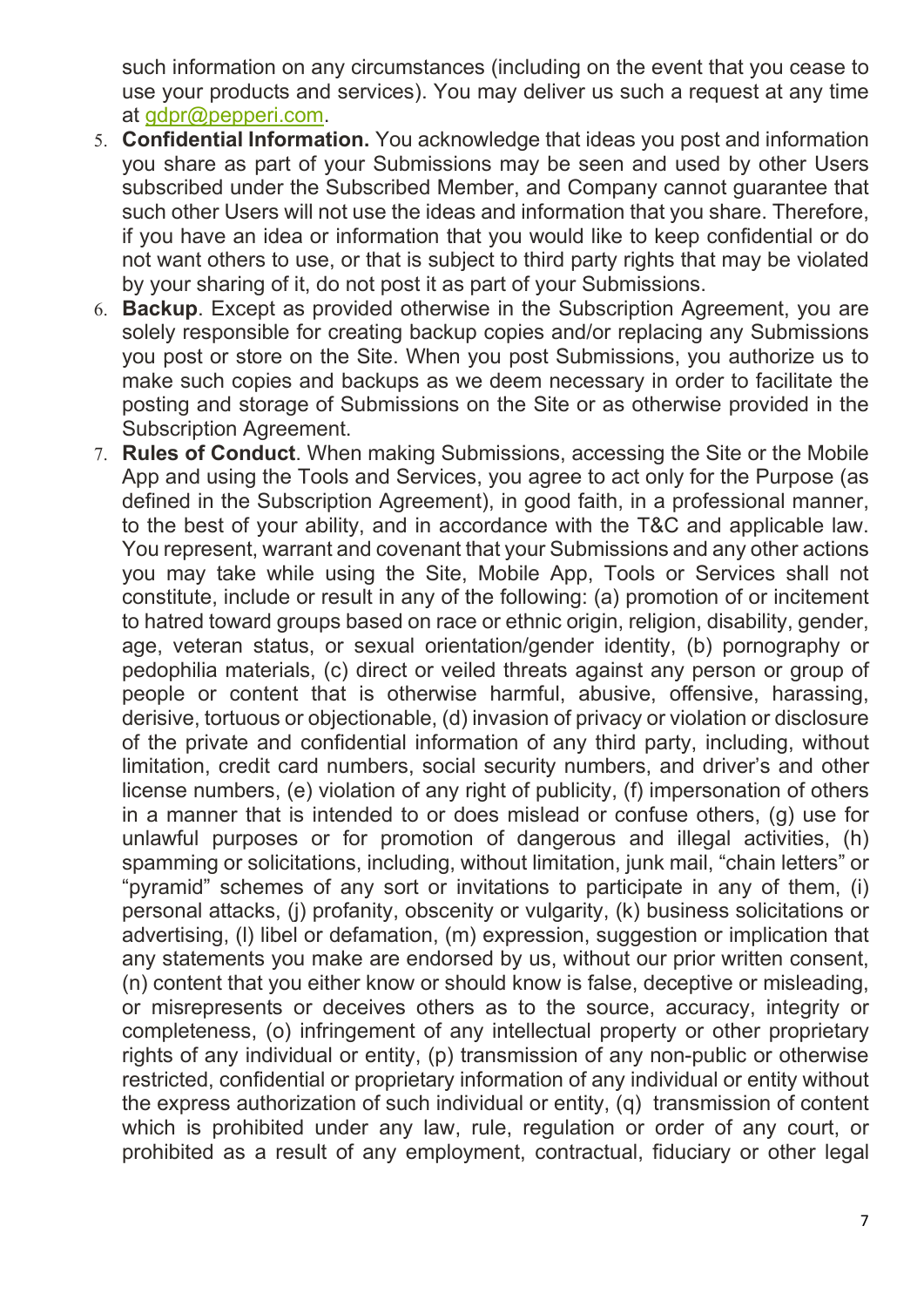obligation or relationship, or (r) violation of any local, state, national or international law, rule, regulation or order of any court.

8. **Company Discretion**. Company has no obligation to, and does not, pre-screen or monitor Submissions and does not guarantee that Submissions will be truthful, accurate, complete, or of any quality or value or in compliance with the T&C. Without limiting the generality of the foregoing, Company reserves the right, in its sole discretion and without further notice to you, to monitor, investigate, censor, edit, modify, move, delete, or remove any Submissions, any emails, messages, profiles or other personalized information or any information transmitted to or from your User account or a Company messaging or sharing tool, at any time and for any reason, including, without limitation, if Company believes, in its sole discretion, that such modification or removal is necessary to (a) satisfy any applicable law, rule, regulation, legal process, subpoena or governmental request; (b) enforce the T&C; and (c) protect the rights, property or safety of Company, its Third Party Providers, its Users and/or the public.

#### **IX. DISCLAIMERS**

1. **General**. TO THE FULLEST EXTENT PERMITTED BY APPLICABLE LAW, NEITHER COMPANY (INCLUDING ITS OFFICERS, DIRECTORS, EMPLOYEES, AGENTS, REPRESENTATIVES AND AFFILIATES) NOR ITS THIRD PARTY SERVICE PROVIDERS (A) MAKE ANY WARRANTIES OR REPRESENTATIONS, AND HEREBY SPECIFICALLY DISCLAIM ANY AND ALL WARRANTIES AND REPRESENTATIONS OF ANY KIND, EXPRESS OR IMPLIED, WITH RESPECT TO THE SITE, MOBILE APP, TOOLS OR SERVICES, INCLUDING, WITHOUT LIMITATION, WARRANTIES OR REPRESENTATION AS TO THE AVAILABILITY, OPERATION, PERFORMANCE AND/OR USE OF THE SITE, MOBILE APP, TOOLS AND/OR SERVICES, OR ANY OTHER MATERIALS ON OR ACCESSED VIA THE SITE, MOBILE APP, TOOLS OR SERVICES, INCLUDING, BUT NOT LIMITED TO, ANY WARRANTIES OF MERCHANTABILITY, FITNESS FOR A PARTICULAR PURPOSE OR USE (WHETHER OR NOT THE PURPOSE OR USE HAS BEEN DISCLOSED), TITLE, NON-INFRINGEMENT, AND any IMPLIED WARRANTIES or INDEMNIFICATION ARISING FROM COURSE OF DEALING OR COURSE OF PERFORMANCE; (B) WARRANT OR GUARANTEE THE ADEQUACY, ACCURACY, TIMELINESS, AVAILABILITY OR COMPLETENESS OF THE SITE, MOBILE APP, TOOLS, SERVICES, OR ANY OTHER INFORMATION, CONTENT OR MATERIALS ACCESSIBLE VIA THE SITE, MOBILE APP, TOOLS OR SERVICES; (C) SHALL BE SUBJECT TO ANY DAMAGES OR LIABILITY FOR ANY ERRORS, OMISSIONS OR DELAYS THEREIN OR FOR ANY ADVERSE CONSEQUENCES RESULTING FROM YOUR RELIANCE ON ANY ASPECT OF THE SITE, MOBILE APP, TOOLS OR SERVICES; AND (D) MAKE ANY REPRESENTATIONS OR WARRANTIES THAT THE SITE, MOBILE APP, TOOLS AND/OR SERVICES WILL BE UNINTERRUPTED, SECURE, OR FREE OF ERRORS, VIRUSES, OR OTHER HARMFUL COMPONENTS; YOU EXPRESSLY AGREE THAT YOUR USE OF THE SITE, mobile app, tools, SERVICES AND ALL COMPONENTS THEREOF, AND ANY OTHER INFORMATION, CONTENT OR MATERIALS CONTAINED IN OR ACCESSED VIA THE SITE, MOBILE APP, TOOLS or SERVICES, ARE PROVIDED ON AN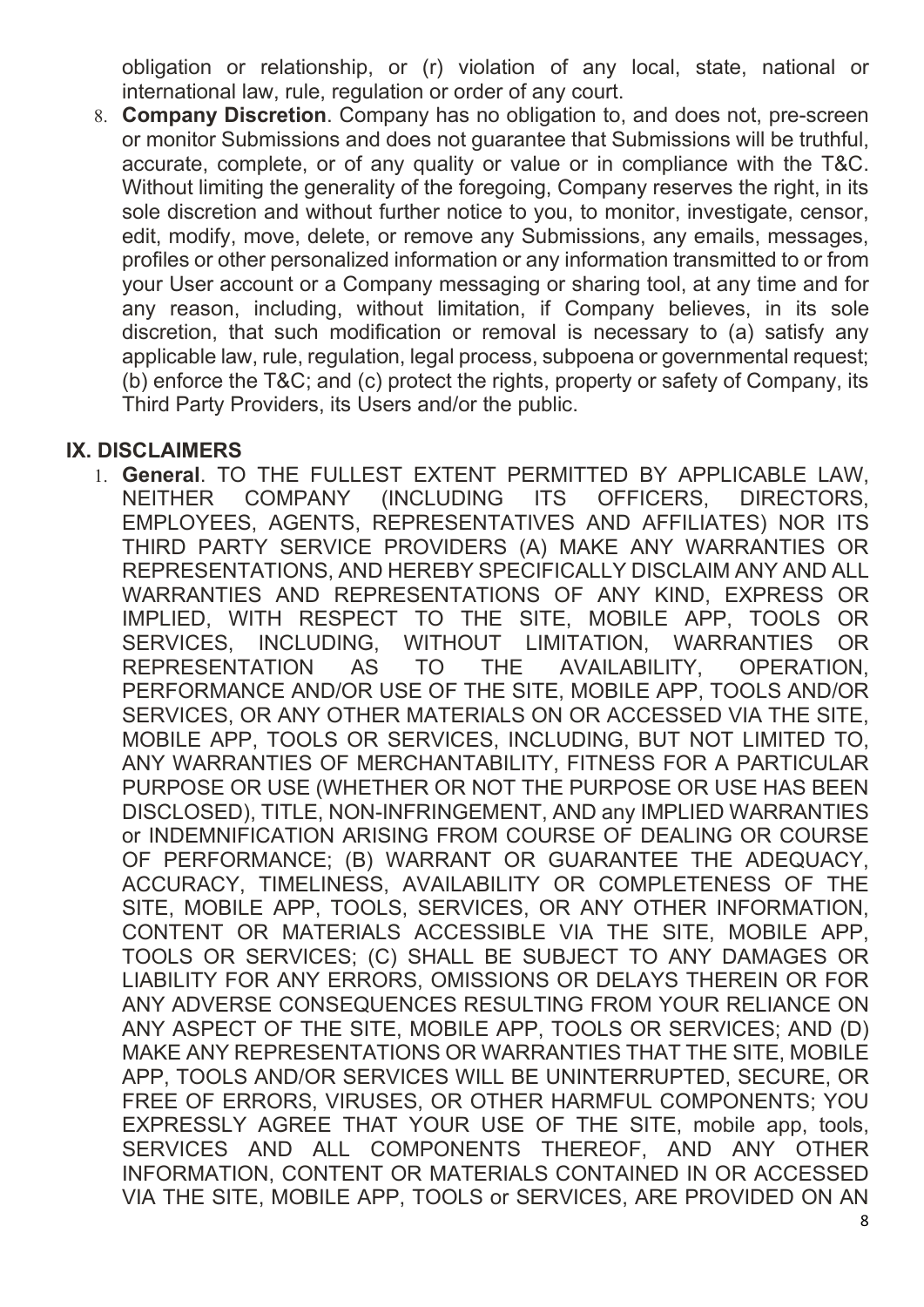"**AS IS**" AND "**AS AVAILABLE**" BASIS, AND YOUR USE THEREOF IS AT YOUR OWN RISK.

- 2. **No Liability for User's Actions**. Notwithstanding any rules of conduct or provisions set forth in the T&C, Company and its Third-Party Providers do not control and therefore are not responsible for the actions of Users on or off the Site, including any misuse or misappropriation of the Site, the Tools or the Services.
- 3. **No Liability for Third Party Websites.** You also acknowledge that the Site and/or the Services may contain links to third party websites or products or services from other providers that may offer you the ability to download or access software, content or services, such as navigation applications. Company is not responsible for the content of such links, or any products, services or other materials relating to any linked site, or any link contained in a linked site. Company neither controls nor endorses or sponsors such other websites or any products, services or content therein, and has not reviewed or approved any content that appears on such other websites. IN NO EVENT WILL COMPANY OR ITS THIRD-PARTY PROVIDERS BE LIABLE, DIRECTLY OR INDIRECTLY, TO ANYONE FOR ANY DAMAGE OR LOSS ARISING FROM OR RELATING TO ANY USE, CONTINUED USE OR RELIANCE ON ANY ADVERTISEMENT DISPLAYED ON THE SITE OR THE MOBILE APP, OR ANY PRODUCTS, SERVICES OR OTHER MATERIALS RELATING TO ANY SUCH ADVERTISEMENT, ANY LINKED THIRD-PARTY SITE, OR ANY LINK CONTAINED IN A LINKED SITE.
- 4. **No Warranties**. No opinion, advice or statement of Company (including its officers, directors, employees, agents and affiliates) its Third Party Providers or any Users, whether made on the Site or Mobile App, via the Tools or Services or related thereto or otherwise, shall create any representation or warranty hereunder.

#### **X. LIMITATION OF LIABILITY**

1. **Exclusion of Indirect Damages**. IN NO EVENT SHALL COMPANY (INCLUDING ITS OFFICERS, DIRECTORS, EMPLOYEES, AGENTS, REPRESENTATIVES AND AFFILIATES) OR ITS THIRD PARTY SERVICE PROVIDERS BE LIABLE (JOINTLY OR SEVERALLY) TO YOU OR ANY THIRD PARTY FOR DAMAGES OF ANY KIND, INCLUDING, BUT NOT LIMITED TO, ANY INDIRECT, SPECIAL, INCIDENTAL, EXEMPLARY, PUNITIVE OR CONSEQUENTIAL DAMAGES, LOSS OF PROFITS, OR DAMAGES FOR LOST TIME OR GOODWILL, BUSINESS INTERRUPTION, OR LOSS OF DATA, EVEN IF ADVISED OF THE POSSIBILITY OF SUCH DAMAGES, AND REGARDLESS OF THE FORM OF ACTION, WHETHER IN CONTRACT, TORT, STRICT LIABILITY OR OTHERWISE, ARISING OUT OF OR RELATING IN ANY WAY TO THE USE OF, ACCESS TO, RELIANCE ON, FUNCTIONALITY, INABILITY TO USE OR IMPROPER USE OF THE SITE, MOBILE APP, TOOLS OR SERVICES, OR ANY OTHER INFORMATION, CONTENT OR MATERIALS AVAILABLE VIA THE SITE, MOBILE APP, TOOLS OR SERVICES.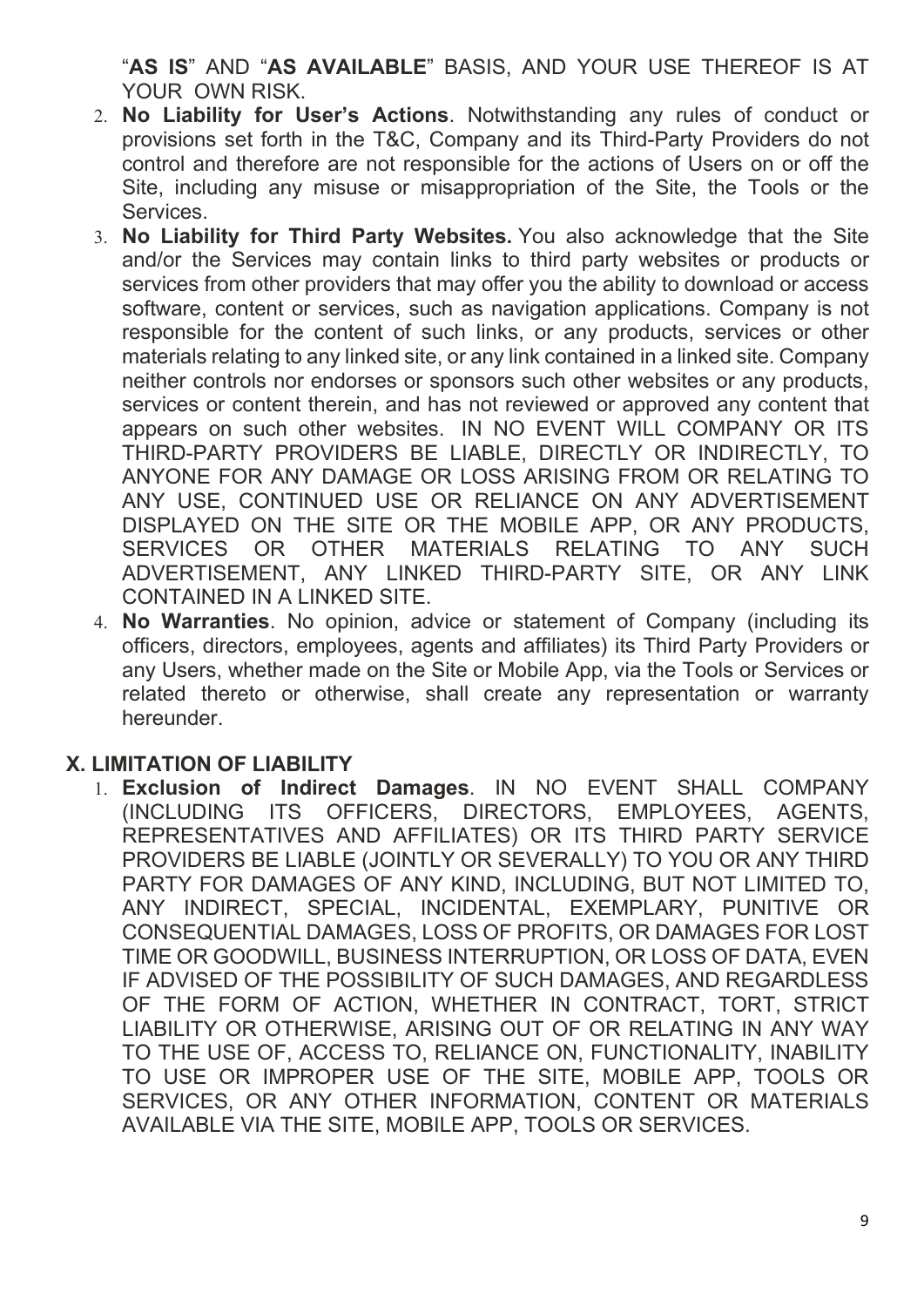- 2. **Limited Remedies**. YOUR SOLE REMEDIES FOR DISSATISFACTION WITH THE SITE' MOBILE APP OR ANY OF THE TOOLS OR SERVICES IS TO STOP USING THEM. In no event shall you seek or be entitled to rescission, injunctive or other equitable relief, or to enjoin or restrain the operation of the Site, the Mobile App, the Tools or the Service, exploitation of any materials issued or published in connection therewith or displayed thereon or therethrough.
- 3. **Basis of the Bargain**. You hereby agree that the limitation of liability provisions, including the exclusions of damages and disclaimers are part of the basis of the bargain between you and Company and without them the terms and prices charged and the availability of the Site, Mobile App, Tools and Services would be different. In the event that any remedy is determined to have failed its essential purpose, all limitations of liability, the exclusions of damages and disclaimers set forth herein shall remain in full force and effect. If any applicable authority holds any portion of this section to be unenforceable, our liability will be limited to the fullest possible extent permitted by applicable law.

#### **XI. LIMITATION OF LIABILITY**

- 1. **Your Obligation**. You agree to indemnify and hold harmless Company (including its officers, directors, employees, agents, representatives and affiliates) and its Third Party Providers, from and against any and all claims, damages, losses, costs (including reasonable attorneys' fees), or other expenses that arise directly or indirectly out of or from (a) your violation of the T&C, (b) use of the Site, Mobile App, Tools or Services, or any information, content or materials contained, displayed or available therein, by you or any other person accessing them under your authorized access methods, (c) any activity you engage on or through the Site, Mobile App, Tools or Services, (d) your violation of the rights, including intellectual property rights of any third party, or (e) your Submissions.
- 2. **Cooperation**. Further, you agree to cooperate fully in any Company inquiry concerning actual, alleged, or potential violations of the T&C. You waive any and all rights against Company (including its officers, directors, employees, agents, representatives and affiliates) and its Third Party Providers and agree to indemnify and hold them harmless in connection with any claims relating to any action taken by Company as part of its investigation of a suspected violation or the result of its conclusion that a violation of the T&C has occurred, including, but not limited to, the removal of the suspension or termination of your access to the Site, Mobile App, Tools and Services.

#### **XII. TERMINATION**

1. **Termination By Company**. Company may, at any time and in its sole discretion, for any or no reason and without prior notice to you, terminate your access to and use of the Site, the Mobile App and/or any or all of the Tools or the Services. Causes for such termination shall include, but are not limited to: (a) breaches or violations of the T&C or other agreements, policies or guidelines, (b) termination of the Subscription Agreement, (c) requests by law enforcement or other government or regulatory authorities, or (d) violation of copyrights or other intellectual property rights. Termination of the T&C includes disabling your access to the Site, the Mobile App and any Tools or Services.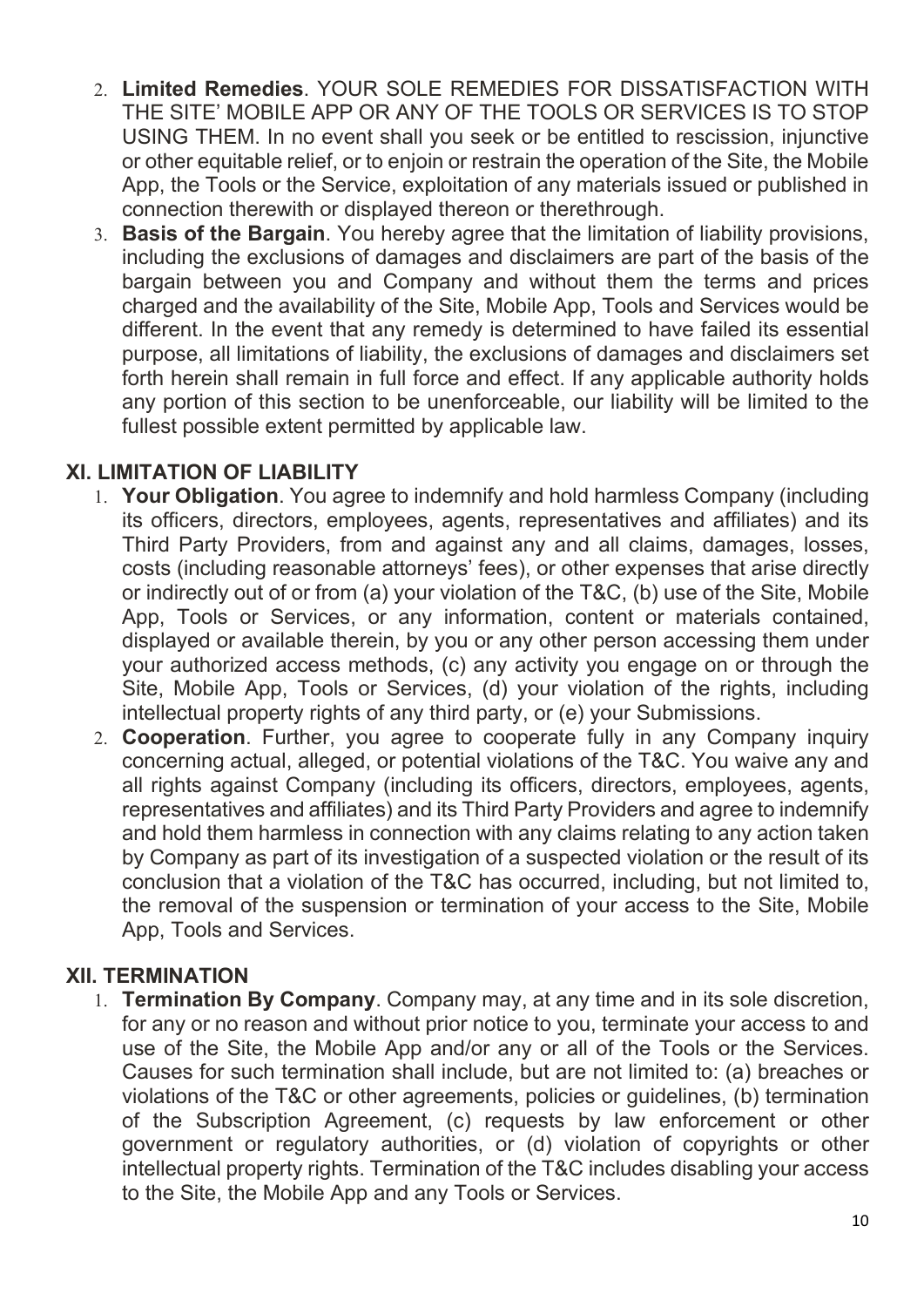- 2. **Termination By You**. Only the signatory to the Subscription Agreement, such signatory's designated agent, or the party that is directly paying for the Site, Mobile App, the Tools or the Services may terminate the T&C subject, however, to the Subscription Agreement and in accordance with its terms. To the extent you are not the signatory to the Subscription Agreement, the designated agent thereof, or directly paying for the use of the Site, the Mobile App, the Tools or the Services, you cannot terminate the T&C, but rather only stop accessing the Site, Mobile App, the Tools or the Services, for any or no reason, at any time.
- 3. **Survival of Terms**. All sections of the T&C which by their nature survive termination shall continue in full force and effect beyond any termination of the T&C, including, without limitation, all provisions which relate to disclaimers, limitation of liability, waiver and indemnification.

## **XIII. MISCELLANEOUS**

- 1. **Choice of Law**. The T&C shall be governed by and construed in accordance with the laws of the State of Israel, without giving effect to its principles or rules of conflict of laws to the extent such principles or rules are not mandatorily applicable by statute and would require or permit the application of the laws of another jurisdiction, as to all matters, including, but not limited to, matters of validity, construction, effect, performance and remedies. In no event shall the T&C be governed by the United Nations Convention on Contracts for the International Sale of Goods. Further, UCITA whether enacted in whole or in part by any state or applicable jurisdiction, regardless of how codified shall not apply to this Agreement and is hereby disclaimed.
- 2. **Choice of Forum**. In connection with any litigation arising out of or relating to the T&C, each party consents to the exclusive jurisdiction and venue of the competent court in the competent court Tel-Aviv, Israel. Notwithstanding the foregoing, you agree that Company shall be allowed to apply for injunctive remedies (or an equivalent relief) in any jurisdiction.
- 3. **Severability**. In the event that any court having competent jurisdiction over the interpretation of the T&C shall finally determine that one or more of the provisions contained herein shall be unenforceable in any respect, then such provision shall be deemed limited and restricted to the extent that such court shall deem it to be enforceable, and, as so limited or restricted, shall remain in full force and effect. In the event that any such provision or provisions shall be deemed wholly unenforceable, such provision shall be deemed deleted from the T&C, and the remaining provisions shall remain in full force and effect. Any such judicial interpretation requiring limitation or deletion of a provision shall be valid only in the jurisdiction in which such interpretation is made.
- 4. **Waivers**. No waiver of any of the terms of the T&C will be valid unless in writing and designated as such. Any forbearance or delay on the part of either party in enforcing any of its rights under the T&C will not be construed as a waiver of such right to enforce same for such occurrence or any other occurrence, nor shall any single or partial exercise of any right, power or remedy preclude other or further exercise thereof, or the exercise of any other right, power or remedy.
- 5. **Assignment**. You may not assign or otherwise transfer the T&C or any rights or obligations hereunder and any such assignment or transfer to the contrary shall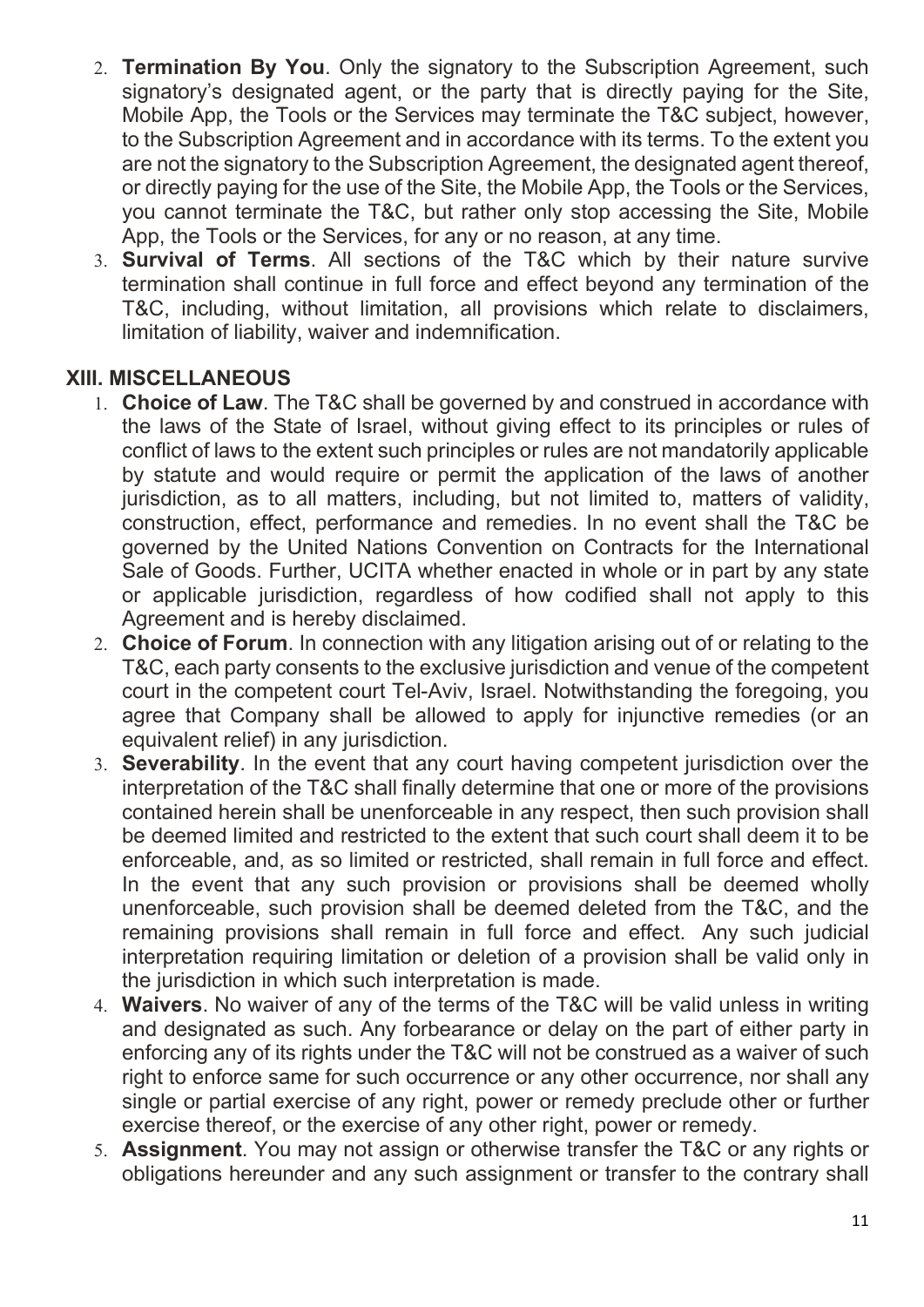be null and void and of no legal effect. We may freely assign, or otherwise transfer all rights and obligations under the T&C, fully or partially, without notice to you.

6. **Construction and Interpretation**. Capitalized terms shall have the meanings ascribed to them in the T&C. The word "including" shall be deemed to mean 'including but not limited to' unless expressly set forth to the contrary. Unless expressly set forth to the contrary, the words "herein", "hereof" and "hereunder" and other words of similar import refer to the T&C as a whole, including the Pepperi Privacy Policy and Pepperi Security Statement, as the same may be amended or supplemented and not to any subdivision contained in the body of the T&C. Neutral pronouns and any variations thereof shall be deemed to include the feminine and masculine and all terms used in the singular shall be deemed to include the plural, and vice versa, as the context may require. Where any provision in the T&C refers to an action to be taken by a party, or which such party is prohibited from taking, such provision shall be applicable whether the action in question is taken directly or indirectly by such party. Section headings are for convenience only and shall not affect the interpretation of any provision of the T&C.

## **XIV. ADDITIONAL PROVISIONS FOR STOREFRONT USER**

If you are using the StoreFront feature and employed or engaged by a Customer of the Subscribed Member you further acknowledge the following:

- 1. The terms and conditions hereunder will apply to you *mutatis mutandis*.
- 2. Following our Client's (the Subscribed Member's) request, we allow you to subscribe as a User on our Site. However, your subscription as a User and the applicability of this T&C to you, do not create any other legal relationships with you (or with your employer). The Company is under no obligation whatsoever to provide any product or service to you or to your employer. Your employer and yourselfs are not clients of the Company and have no legal rights towards the Company.

#### **XV. NOTIFICATIONS AND CONTACT INFORMATION**

1. **Company Notices**. Company may place a banner notice across its pages or otherwise post a notice on the Site and/or the Mobile App to inform you of certain changes related to the Site, Mobile App, Tools or Services, including modifications to the T&C. Alternatively, notice may consist of any other form of communication, including an email from Company to an email address associated with your account or the Subscribed Member, even if we have other contact information. You also agree that Company may communicate with you through other means including messaging systems via the Site, mobile number, telephone, or delivery services including the postal services about your Site, Mobile App, Tools or Services associated therewith. You acknowledge and agree that we shall have no liability associated with or arising from your failure maintain accurate contact or other information, including, but not limited to, your failure to receive critical information about the Site, Mobile App, Tools or Services. Notices provided to you via the Site, Mobile App or email shall be considered received by you within 24 hours following the time posted or sent; notices by postal mail shall be considered received within three (3) business days of the time sent.